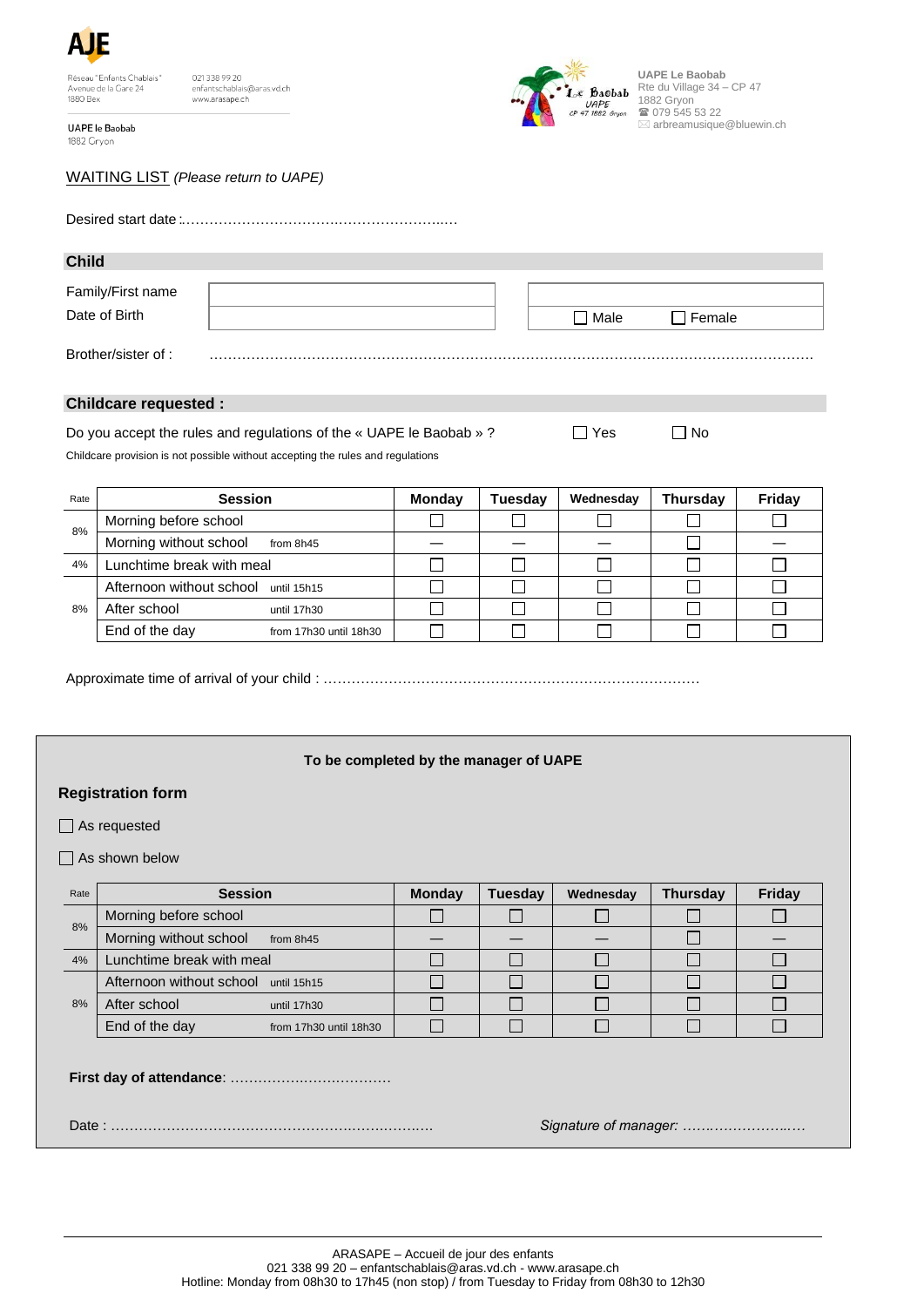| <b>Household</b>                                                                |                                              |                                |             |                                                                                                                                                                                                                                            |                                   |
|---------------------------------------------------------------------------------|----------------------------------------------|--------------------------------|-------------|--------------------------------------------------------------------------------------------------------------------------------------------------------------------------------------------------------------------------------------------|-----------------------------------|
| The child lives:                                                                | with parents<br>with mother<br>with father   | $\rightarrow$<br>$\rightarrow$ |             | lives alone $\Box$ lives in a couple (partners details given below)<br>lives alone $\Box$ lives as a couple (partners details given below)                                                                                                 |                                   |
| Household:                                                                      | Mother                                       | Fathers partner                |             | $\Box$ Mothers partner<br>$\Box$ Father                                                                                                                                                                                                    |                                   |
| Family name                                                                     |                                              |                                |             |                                                                                                                                                                                                                                            |                                   |
| First name<br>Private email                                                     |                                              |                                |             |                                                                                                                                                                                                                                            |                                   |
| Mobile phone                                                                    |                                              |                                |             |                                                                                                                                                                                                                                            |                                   |
|                                                                                 |                                              |                                |             |                                                                                                                                                                                                                                            |                                   |
| Address<br>Postcode + town                                                      |                                              |                                |             |                                                                                                                                                                                                                                            |                                   |
|                                                                                 |                                              |                                |             |                                                                                                                                                                                                                                            |                                   |
| If you are planning to move, please give your new address :                     |                                              |                                |             |                                                                                                                                                                                                                                            |                                   |
|                                                                                 |                                              |                                |             |                                                                                                                                                                                                                                            |                                   |
| <b>Employment details</b>                                                       |                                              |                                |             |                                                                                                                                                                                                                                            |                                   |
|                                                                                 | Employed                                     |                                |             | Employed                                                                                                                                                                                                                                   |                                   |
|                                                                                 | Looking for work<br>(signed up with the ORP) |                                |             | Looking for work<br>(signed up with the ORP)                                                                                                                                                                                               |                                   |
|                                                                                 | In training                                  |                                |             | In training                                                                                                                                                                                                                                |                                   |
|                                                                                 | Unemployed*                                  |                                |             | Unemployed*                                                                                                                                                                                                                                |                                   |
| Employer                                                                        |                                              |                                |             |                                                                                                                                                                                                                                            |                                   |
|                                                                                 |                                              |                                |             |                                                                                                                                                                                                                                            |                                   |
| Work phone<br>Working hours                                                     |                                              | $\%$                           |             | $\%$                                                                                                                                                                                                                                       |                                   |
|                                                                                 |                                              |                                |             |                                                                                                                                                                                                                                            |                                   |
| Do you have more than one employer?                                             |                                              | Yes                            | No          | Yes No                                                                                                                                                                                                                                     |                                   |
|                                                                                 |                                              |                                |             |                                                                                                                                                                                                                                            | *Unemployed : non-subsidized rate |
| <b>Assistance</b>                                                               | Yes                                          | <b>No</b>                      |             |                                                                                                                                                                                                                                            |                                   |
| Followed by:                                                                    | $\Box$ CSR                                   | $\Box$ EVAM                    | $\Box$ DGEJ |                                                                                                                                                                                                                                            |                                   |
|                                                                                 | $\Box$ PC Famille $\Box$ CSIR                |                                |             |                                                                                                                                                                                                                                            |                                   |
|                                                                                 |                                              |                                |             |                                                                                                                                                                                                                                            |                                   |
| Please attach a certificate and give the details of the contact person :        |                                              |                                |             |                                                                                                                                                                                                                                            |                                   |
|                                                                                 |                                              |                                |             |                                                                                                                                                                                                                                            |                                   |
|                                                                                 |                                              |                                |             |                                                                                                                                                                                                                                            |                                   |
|                                                                                 |                                              |                                |             |                                                                                                                                                                                                                                            |                                   |
|                                                                                 |                                              |                                |             |                                                                                                                                                                                                                                            |                                   |
| <b>Parental permission</b>                                                      |                                              |                                |             |                                                                                                                                                                                                                                            |                                   |
|                                                                                 |                                              |                                |             | With their signature, parents accept the regulations of the Chablais childcare network and authorize the sharing of<br>information (family name, first name and address of the child, how often they go) with the communes of the network. |                                   |
|                                                                                 |                                              |                                | Signature:  |                                                                                                                                                                                                                                            |                                   |
|                                                                                 |                                              |                                | Signature:  |                                                                                                                                                                                                                                            |                                   |
| *Regulations of « Enfants Chablais » childcare network : https://arasape.ch/aje |                                              |                                |             |                                                                                                                                                                                                                                            |                                   |

Hotline: Monday from 08h30 to 17h45 (non stop) / from Tuesday to Friday from 08h30 to 12h30